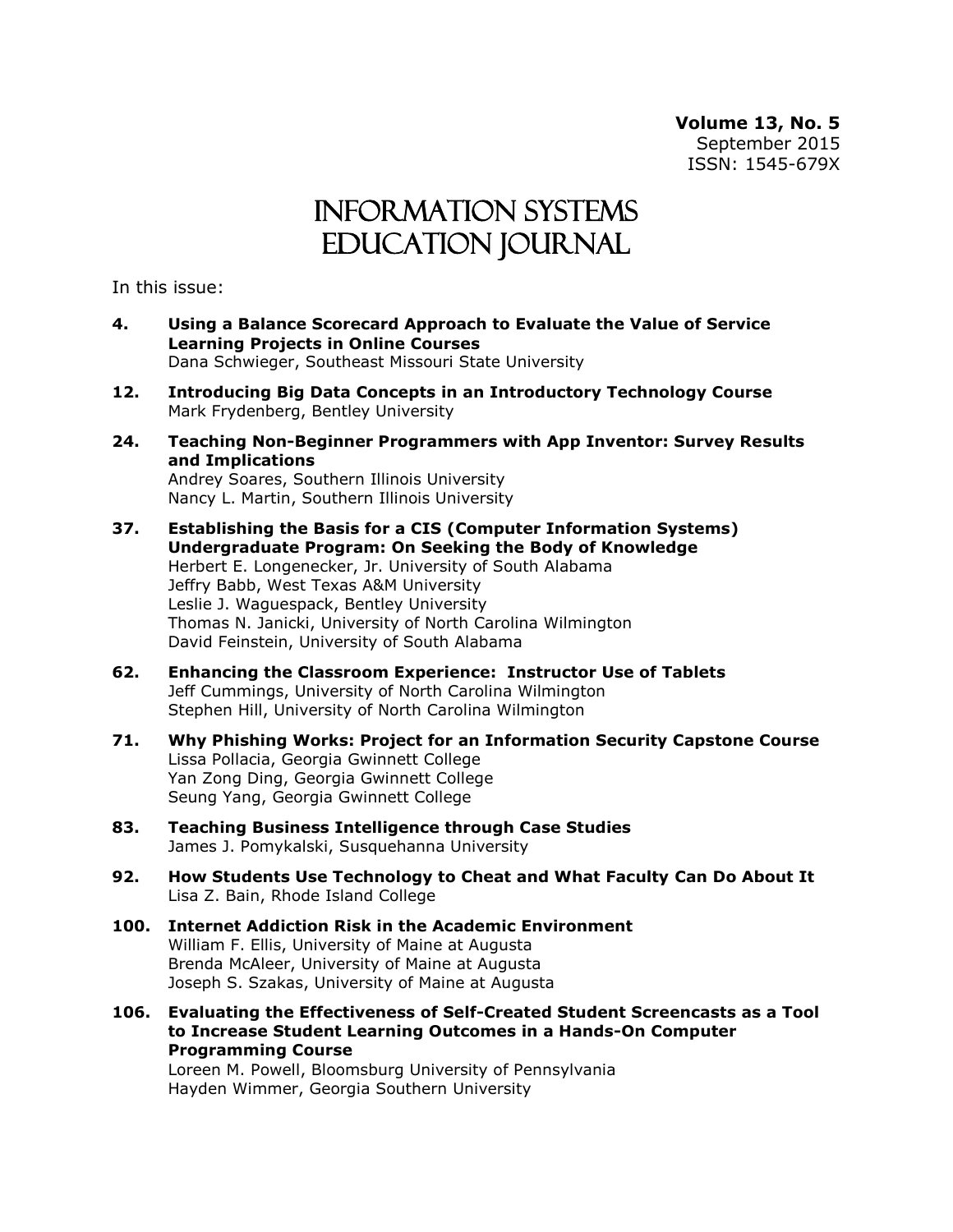The **Information Systems Education Journal** (ISEDJ) is a double-blind peer-reviewed academic journal published by **EDSIG**, the Education Special Interest Group of AITP, the Association of Information Technology Professionals (Chicago, Illinois). Publishing frequency is six times per year. The first year of publication is 2003.

ISEDJ is published online (http://isedjorg). Our sister publication, the Proceedings of EDSIG (http://www.edsigcon.org) features all papers, panels, workshops, and presentations from the conference.

The journal acceptance review process involves a minimum of three double-blind peer reviews, where both the reviewer is not aware of the identities of the authors and the authors are not aware of the identities of the reviewers. The initial reviews happen before the conference. At that point papers are divided into award papers (top 15%), other journal papers (top 30%), unsettled papers, and non-journal papers. The unsettled papers are subjected to a second round of blind peer review to establish whether they will be accepted to the journal or not. Those papers that are deemed of sufficient quality are accepted for publication in the ISEDJ journal. Currently the target acceptance rate for the journal is under 40%.

Information Systems Education Journal is pleased to be listed in the [1st Edition of Cabell's](http://www.cabells.com/)  [Directory of Publishing Opportunities in Educational Technology and Library Science,](http://www.cabells.com/) in both the electronic and printed editions. Questions should be addressed to the editor at [editor@isedj.org](mailto:editor@isedj.org) or the publisher at [publisher@isedj.org.](mailto:publisher@isedj.org)

#### **2015 AITP Education Special Interest Group (EDSIG) Board of Directors**

Scott Hunsinger Appalachian State Univ President

> Eric Breimer Siena College Director

Muhammed Miah Southern Univ New Orleans Director

Leslie J. Waguespack Jr Bentley University Director

Jeffry Babb West Texas A&M Vice President

Nita Brooks Middle Tennessee State Univ Director

James Pomykalski Susquehanna University Director

Peter Wu Robert Morris University Director

Wendy Ceccucci Quinnipiac University President – 2013-2014

Tom Janicki U North Carolina Wilmington Director

> Anthony Serapiglia St. Vincent College Director

Lee Freeman Univ. of Michigan - Dearborn JISE Editor

Copyright © 2015 by the Education Special Interest Group (EDSIG) of the Association of Information Technology Professionals (AITP). Permission to make digital or hard copies of all or part of this journal for personal or classroom use is granted without fee provided that the copies are not made or distributed for profit or commercial use. All copies must bear this notice and full citation. Permission from the Editor is required to post to servers, redistribute to lists, or utilize in a for-profit or commercial use. Permission requests should be sent to Nita Brooks, Editor, editor@isedj.org.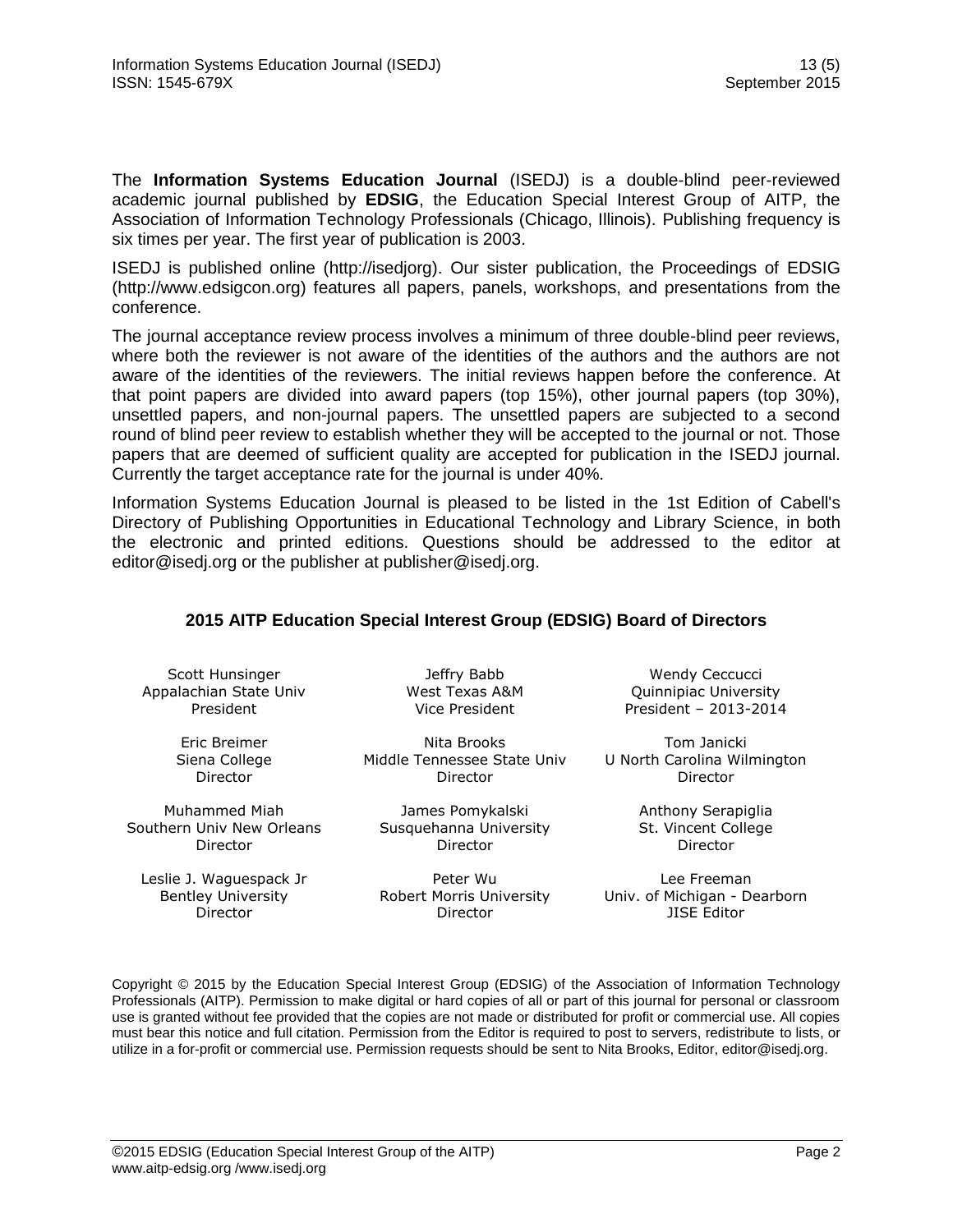# Information Systems Education Journal

### **Editors**

**Thomas Janicki** 

**Nita Brooks** Senior Editor Middle Tennessee State Univ

Publisher U of North Carolina Wilmington

**Jeffry Babb** Associate Editor West Texas A&M University

> **Guido Lang** Associate Editor Quinnipiac University

> > **Anthony Serapiglia** Teaching Cases Co-Editor St. Vincent College

**Wendy Ceccucci** Associate Editor Quinnipiac University

**George Nezlek** Associate Editor Univ of Wisconsin - Milwaukee

> **Cameron Lawrence** Teaching Cases Co-Editor The University of Montana

### ISEDJ Editorial Board

Samuel Abraham Siena Heights University

Teko Jan Bekkering Northeastern State University

Ulku Clark U of North Carolina Wilmington

Jamie Cotler Siena College

Jeffrey Cummings U of North Carolina Wilmington

Christopher Davis U of South Florida St Petersburg

Gerald DeHondt

Audrey Griffin Chowan University

Janet Helwig Dominican University

Scott Hunsinger Appalachian State University Mark Jones Lock Haven University

James Lawler Pace University

Paul Leidig Grand Valley State University

Michelle Louch Duquesne University

Cynthia Martincic Saint Vincent College

Fortune Mhlanga Lipscomb University

Muhammed Miah Southern Univ at New Orleans

Edward Moskal Saint Peter's University

Monica Parzinger St. Mary's University Alan Peslak Penn State University

Doncho Petkov Eastern Connecticut State Univ

**Donald Colton** Emeritus Editor Brigham Young University Hawaii

**Melinda Korzaan** Associate Editor Middle Tennessee State Univ

**Samuel Sambasivam** Associate Editor Azusa Pacific University

James Pomykalski Susquehanna University

Franklyn Prescod Ryerson University

Bruce Saulnier Quinnipiac University

Li-Jen Shannon Sam Houston State University

Karthikeyan Umapathy University of North Florida

Leslie Waguespack Bentley University

Bruce White Quinnipiac University

Peter Y. Wu Robert Morris University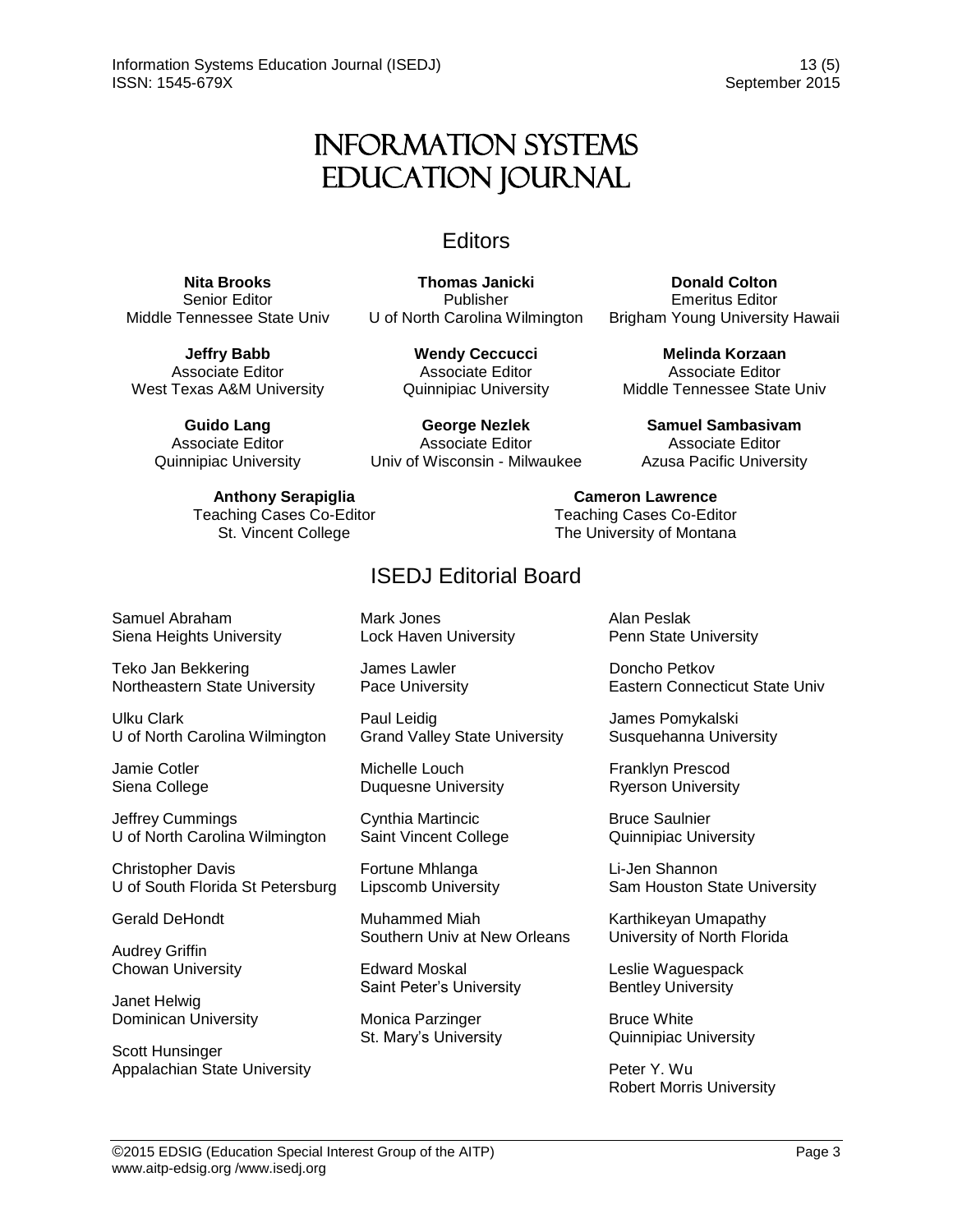# Evaluating the Effectiveness of Self-Created Student Screencasts as a Tool to Increase Student Learning Outcomes in a Hands-On Computer Programming Course

Loreen M. Powell [lpowell@bloomu.edu](mailto:lpowell@bloomu.edu) Department of Business Education & Information and Technology Management Bloomsburg University of Pennsylvania Bloomsburg, PA 18444, USA

Hayden Wimmer [hwimmer@georgiasouthern.edu](mailto:hwimmer@georgiasouthern.edu) Department of Information Technology Georgia Southern University Statesboro, GA 30458

### **Abstract**

Computer programming is challenging to teach and difficult for students to learn. Instructors have searched for ways to improve student learning in programming courses. In an attempt to foster hands-on learning and to increase student learning outcomes in a programming course, the authors conducted an exploratory study to examine student created screencasts and their impact on students' performance regarding specific learning outcomes in a hands-on programming course. This study was conducted over four semesters when an instructor taught two sections of the course per semester; one section generated self created student screencasts in-class and the other section did not. The subjects were undergraduate business students enrolled in an upper level applications/programming course at a university in Pennsylvania State System of Higher Education system. The experimental method was used to compare the differences in graded classroom activities, theory assessments, lab assessments, and final exam scores between the classes. Results showed that students who created screencasts while following along with the instructors step by step programming instructions as well as created screencast while independently working significantly (p<.05) performed more successful on theory assessments, lab assessments, and the final exam scores verses those students that did not.

**Keywords:** screencasts, programming, note taking, differentiated learning, active learning

#### **1. INTRODUCTION**

Teaching any programming course can be a challenge. However, when students don't buy the book, outline the chapter, take notes in class, review the content, redo the hands-on course material, nor have access to the computer programming application outside of class, it is impossible to successfully teach programming. Furthermore, the computer lab environment, where students learn hands-on computer programming, often makes it difficult for students to stop and take notes. In an effort to find a solution to these challenges, the authors experimented with screencasts. Screencasts are prerecorded videos that are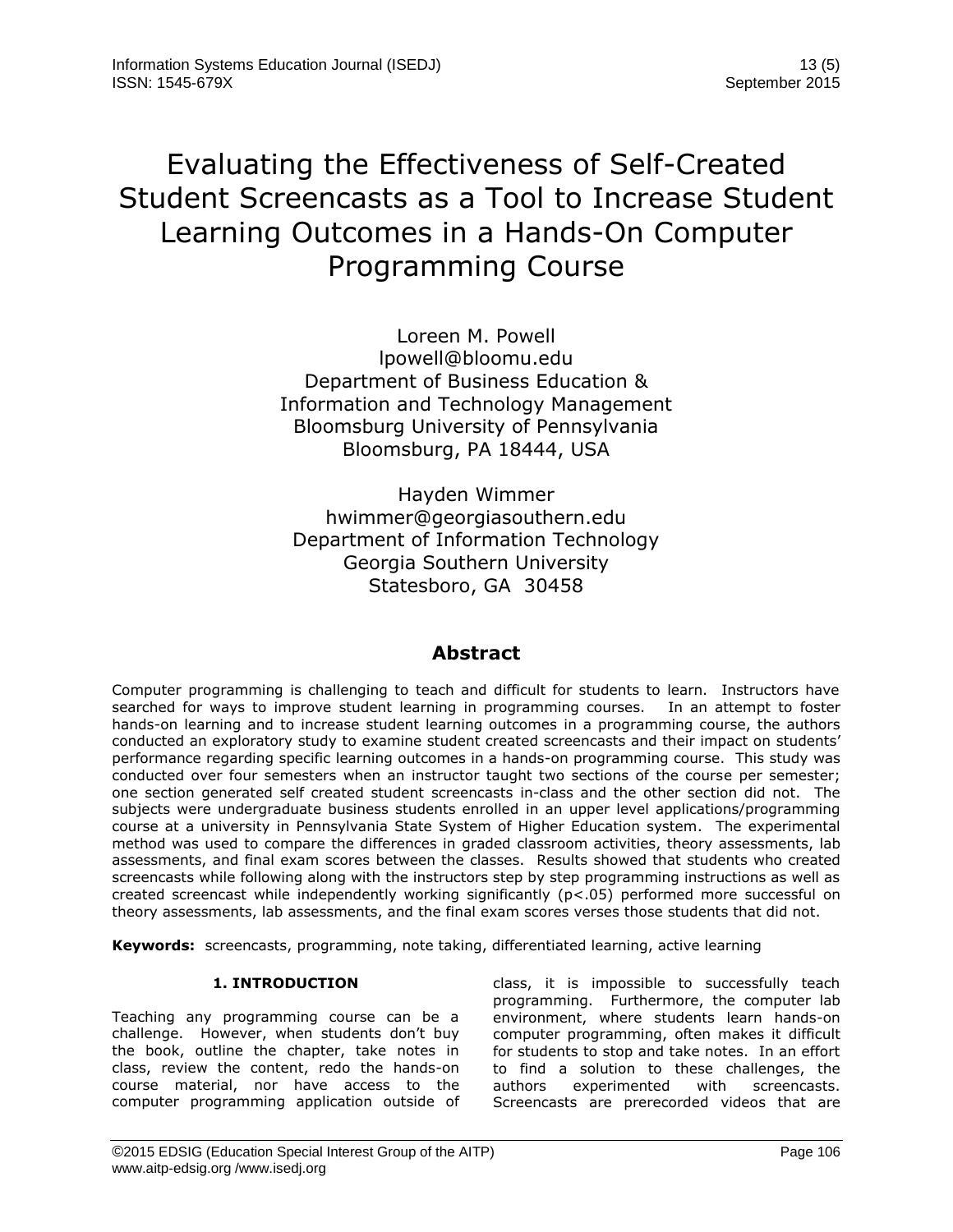designed to capture the author's computer screen and narration (Udell, 2005; Lang &<br>Ceccucci, 2014). Previous research has Previous research has identified instructor created screencasts as an good instructional tool in higher education (Ashdown, Doria, & Wozny, 2011; Lang & Ceccucci , 2014; Lee & Dalgarno, 2008; Peterson, 2007; Pinder-Grover, Green, & Millunchick, 2011; Sugar, Brown, & Luterbach, 2010; Winterbottom, 2007). However, no one has examined student created screencasts as a way to enhance learning outcomes in a handson learning environment. This exploratory study examines student created screencasts and their impact on students' performance regarding specific learning outcomes in a hands-on programming course. This work has practical implications for computer programming faculty and practitioners alike. The remainder of this paper is structured as follows: a brief review of programming pedagogy, screencasts and video usage, the methodology used in this study, results, conclusions and limitations.

#### **2. LITERATURE REVIEW**

Computer programming is one of the longest standing components in information technology/computer science degree programs. Computer programming requires students to logically understand abstract concepts, algorithms and data structure design, along with problem solving, testing, and debugging code (Wang, 2010). This subject matter has presented on-going teaching challenges and student learning difficulties (Sleeman, 1986; Ebrahimi, 1994; Jenkins 2002; Kinnunen et al. 2007; Mow, 2008; Nikula, Gotel, & Kasurinen 2011). Hence, it is no secret that teaching programming is a difficult task. The programming pedagogy literature provides a long list of failed methods known to impede students learning. Among the list of reasons as to why programming is difficult for students to learn is the lack of hands-on experience, student follow-up, and peer-driven learning (Babb et al., 2014).

Typically, the lack of hands-on experience occurs outside the classroom as students do not have access to programming software (Mow, 2008). Many students do not purchase programming software or fail to install the free programming software on their personal computers. Hence, not having access to programming software outside of class prevents students from having the necessary hands-on student follow up/content review, a process which is similar to rewriting lecture notes outside of a course.

Long standing research by Howe (1970) reported that note taking aids in student comprehension and recall. Specifically, there is only a 5% likelihood that content material will be remembered when it is not found in lecture notes (Howe, 1970, in Longman & Atkinson, 1999). However, not all students take notes and males take less notes then females (Cooperative Institutional Research program and the Higher Education Research Institute at University of California, Los Angeles, 2008 in the Chronicle of Higher Education, 2009). In 2009, Cooperative Institutional Research program and the Higher Education Research Institute at University of California, Los Angeles (UCLA) studied 26,758 students from 457 institutions and found that only 51% of males take notes in class. More importantly, their data also showed a decline of 7.5% from the previous years study (Ruiz et al., 2010).

Darmouth College is among the many universities and colleges that have developed websites compiled of note taking resources to helps students because "students frequently do not realize the importance of note taking and listening " (Darmouth College, 2013). Hence, the decline in note taking compounded with necessary hands-on experience has made it difficult for students succeed in programming courses.

#### **Sreencasts and Video Usage**

There is a large amount of research conducted on the effectiveness of using videos in the classroom. A recent student by Geri (2011) stated that "videos may improve the achievements of students enrolled in a course" (p.231). Additionally, Shultz and Sharp (2013) studied the effectiveness of using instructor created demonstration videos in a programming course. The instructors used Adobe Captivate to create a series of 20 minute videos for the main concepts of each chapter as well as how to program those concepts in C#. They reported that 89% of students (n=35) preferred videos more then text books.

A screencast is a video capture of the desired section of your computer screen that may or may not include webcam narration, voice narration, and text captions (Udell, 2005; Lang & Ceccucci, 2014). Screencasts are similar to video lectures, E-lectures, and e-notes in that they allow students to reflect back upon content previously learned.

Currently, screencasts have been used as instructional aids via instructor narrated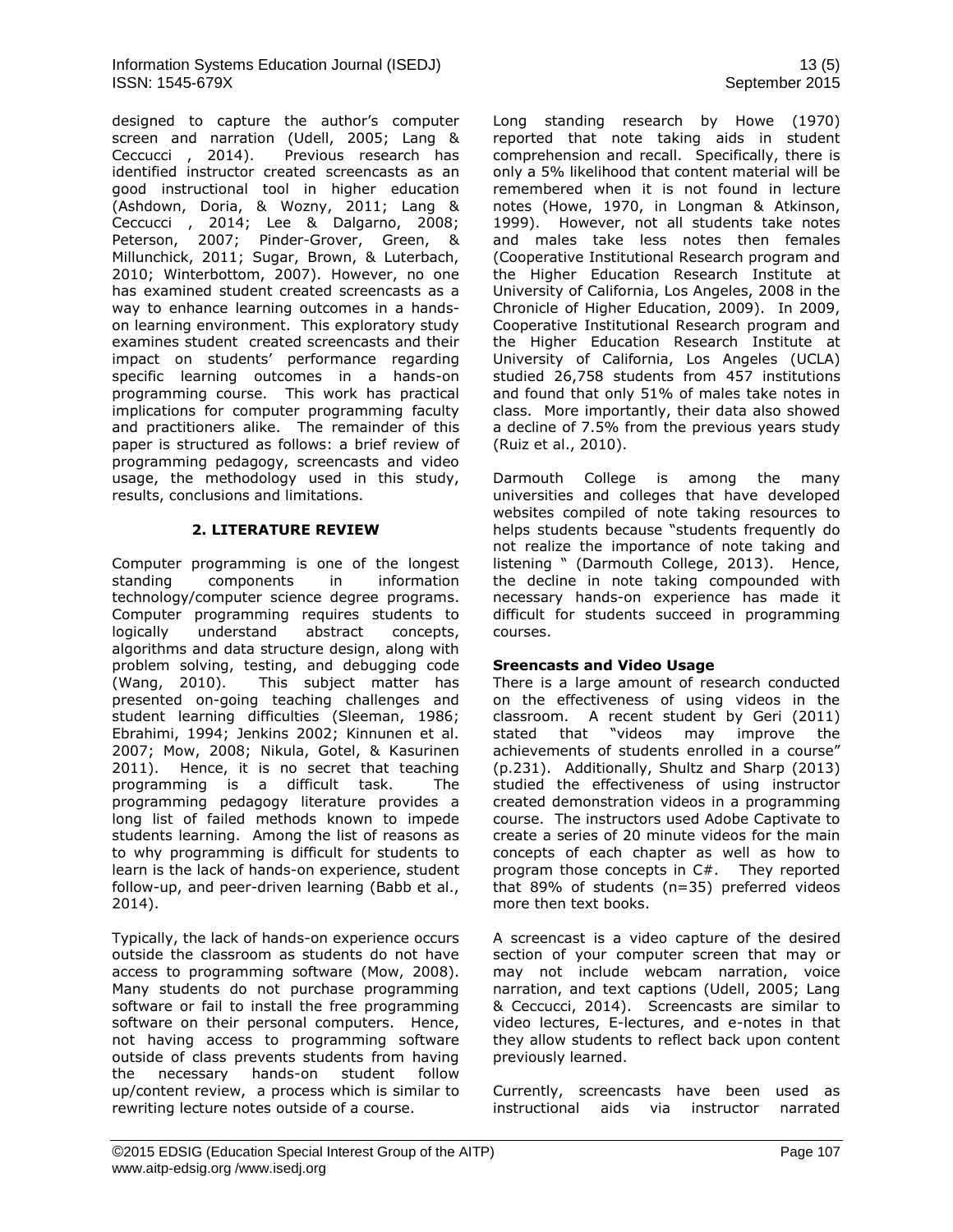PowerPoint presentations or lectures, problemsolving demonstrations and application demonstrations (Lang & Ceccucci, 2014). Existing research has shown several positive benefits including, but not limited to, student learning flexibility with asynchronous access, instructor tracking of usage, instructor reusability and increased student performance. Most importantly, statistically significant differences, correlations and percentages have been found with students using instructor created screencasts as a classroom supplement (Falconer et al., 2009; Lloyd & Roberson, 2012; Mullamphy, Higgins, Belward & Ward 2009, Pindar-Grover et al. 2011, Lang & Ceccucci, 2014).

Most of the existing research has focused on instructor created screencasts. A recent literature review by Berardi and Blundell (2014) suggested that student created course materials may have the potential to add value in hands-on experience and peer-driven learning. However, there has been little or no research conducted on student created screencasts in-class and their impact on learning outcomes in a hands-on programming course.

#### **3. METHOD**

The purpose of this exploratory research study is to understand the value of student's self-created screencasts as a tool to increase students' success in a hands-on application/programming course. Specifically, this study's research question is:

 In a hands-on programming course, will there be a significant difference in the classroom activities, theory assessments, lab assessments and final exam scores for students that self-create screencasts for instructor and independent hands-on programming versus those who did not?

This study was set up as an experiment for over four semesters. Each semester, one class section created screencasts and the other did not. Before starting the semester, the instructor designated one of the classes as the experimental group and the other as the control group. The experimental group created screencasts and the control group did not create screencasts. Subjects were undergraduate students enrolled in a Pennsylvania State System of Higher Education (PASSHE) University. Students were enrolled in eight different sections of an upper level applications/programming course where students learn to program with Scratch, Alice, Visual Basic, and Stencyl.

The applications/programming course met for fifty minutes three times a week. The class was structure so that students spent fifth teen minutes with theory concepts, fifth teen minutes with hands-on instruction and fifth teen minutes independent hands-on student centered learning with instructor supervision and guidance. The instructor always ensured that the students had five minutes upload their screencasts to screencast-o-matic.com before the class ended.

The same course materials (i.e. lectures, book, theory assessments, lab assessments, and final exam) were used. Each course was fifty minutes in length and followed an introduce, reinforce and apply format. Students in the experimental sections were required to record their own Screencast using [www.screencast-o](http://www.screencast-o-matic.com/)[matic.com.](http://www.screencast-o-matic.com/) Screencast-o-matic was chosen because it was free, required no software to be downloaded and was accessible anywhere with an internet connection. Screencast-o-matic is also very simple to use and does not require multitasking difficulties or toggling between applications.

Upon the start of the first day of class students in the experimental group were asked to sign up and create a free screencast-o-matic account. By creating a screencast-o-matic account, students had immediate online access to store their self-created screencasts online. This made it easy for students to retrieve their screencasts after class. Only students themselves had access to their screencast-o-matic accounts. The instructor did not have access to student's accounts nor did the instructor ask to view student's accounts.

After the experimental group of students established their own screencast-o-matic accounts, they are given seven simple instructions on how to create a screencast:

- 1. Go to [http://screencast-o-matic.com](http://screencast-o-matic.com/)
- 2. Login
- 3. Click on "Start Recording"
- 4. Resize the recording frame to fit your programming screen.
	- o To pause recording, click the universal pause icon located at the bottom left side of the screen
	- o To restart recording, click the red circle icon located at the bottom left side of the screen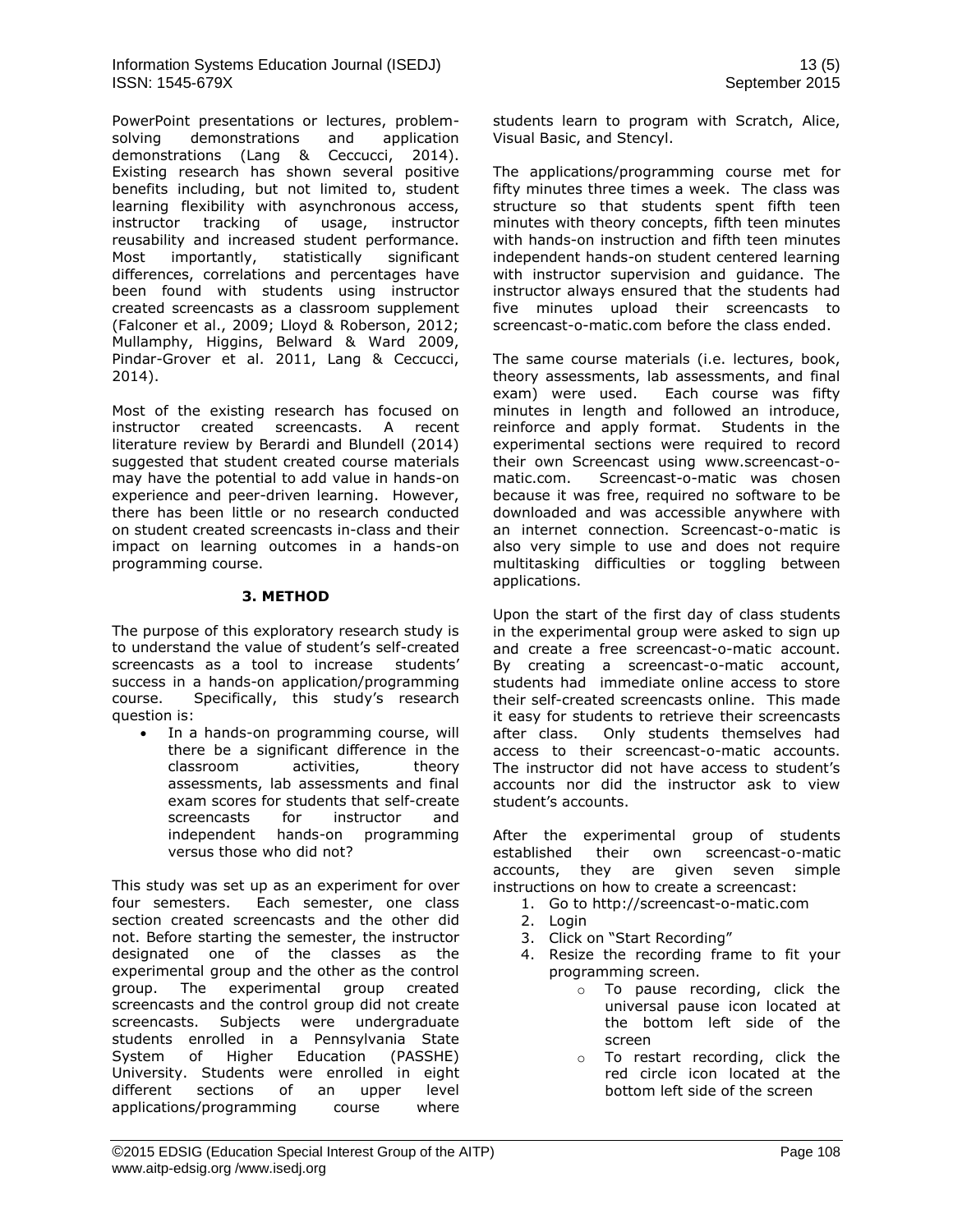- 5. When you are finished, click "Done" at the bottom of the screen.
- 6. Next click "Publish to Screencast-omatic"
- 7. Type in the name your screencast and click "Publish"

Students in the experimental sections were asked to record/create their own screencast while following along with the instructors 15 minute hands-on step by step classroom instructions. Students were also asked to record/create their own screencast while independently working hands-on for 15 minutes. Students did not create screencasts during the theory content or theory lecture. Each student created screencast rerecorded during the Instructor led hand-on programming session directly corresponded to chapter content in the programming text.

It is also important to note that the text book used for both the control and experimental group had narrated videos that were created by the publisher to go along with each chapter. While the instructor did not bring this to the students attention, it was presented in the book as a tool to help students.

Throughout the semester, the instructor took attendance at the beginning of class. If students attended all instructional classes they would have a total of 23 self created screencasts of instructor led hands-on programming and 23 self-created independent student learning hands-on programming screencasts. Each screencast was 15 minutes or less in duration. Each screencast only used the video recording of the students screen. Students did not use the video cam or voice recording features.

During all activities, assessments and final exam review classes, the instructor encouraged the experimental group to reference their own screencast as a helpful way to study. Data was collected via the student's assessment scores on the activities, assessments and the final exam for all eight courses.

#### **4. RESULTS**

Statistical analyses were conducted using the Statistical Product and Service Solutions (SPSS) software. Descriptive and inferential statistics, including mean, standard deviation, and twotailed *t* tests were used to test the research question.

The overall sample size included 225 undergraduate business students enrolled in an upper level undergraduate applications/programming course. Table 1.1 and Table 1.2 provide demographic details about the students.

|                 | Senior |     | Junior Sophomore. Freshman |  |
|-----------------|--------|-----|----------------------------|--|
| Experimental 71 |        | -27 | -13                        |  |
| Control         | 58.    | 36. | 19                         |  |

|  | Table 1.2 Gender |
|--|------------------|
|  |                  |

| TUDIC I.E OCHUCH |      |        |       |
|------------------|------|--------|-------|
|                  | Male | Female | Total |
| Experimental     | 93   | 18     | 111   |
| Control          | 88   | 26     | 114   |

As indicated in Table 1.1, there were 111 students in the experimental group and 114 students in the control group.

According to the instructors records, 68% of students in the experimental group attended all of the classes where students created screencasts. A total of 92% of students only missed less then two classes and 100% of students missed less then five classes.

Results indicate that there is no significant difference between the classroom activities grades for the experimental and control group. However, there was a significant difference (p=.031) between the theory assessment scores for the experimental group and control groups. The experimental group scored slightly higher  $(M=79.61, SD= 6.31)$  than the control group (M=72.17, SD=8.44).

A significant difference (p=.048) was also found between the lab assessment scores for the experimental group and control groups. The experimental group scored higher (M=85.33, SD=  $5.71$ ) than the control group (M=73.30,  $SD = 7.74$ ).

Another significant difference (p=.026) was also found between the final exam scores for the experimental group and control groups. The experimental group scored higher (M=89.22, SD=  $7.42$ ) than the control group (M=82.27, SD=9.55).

Additional analyses were conducted on gender and class status (Freshman, Sophomore, Junior, and Senior). However, there were no significant differences found.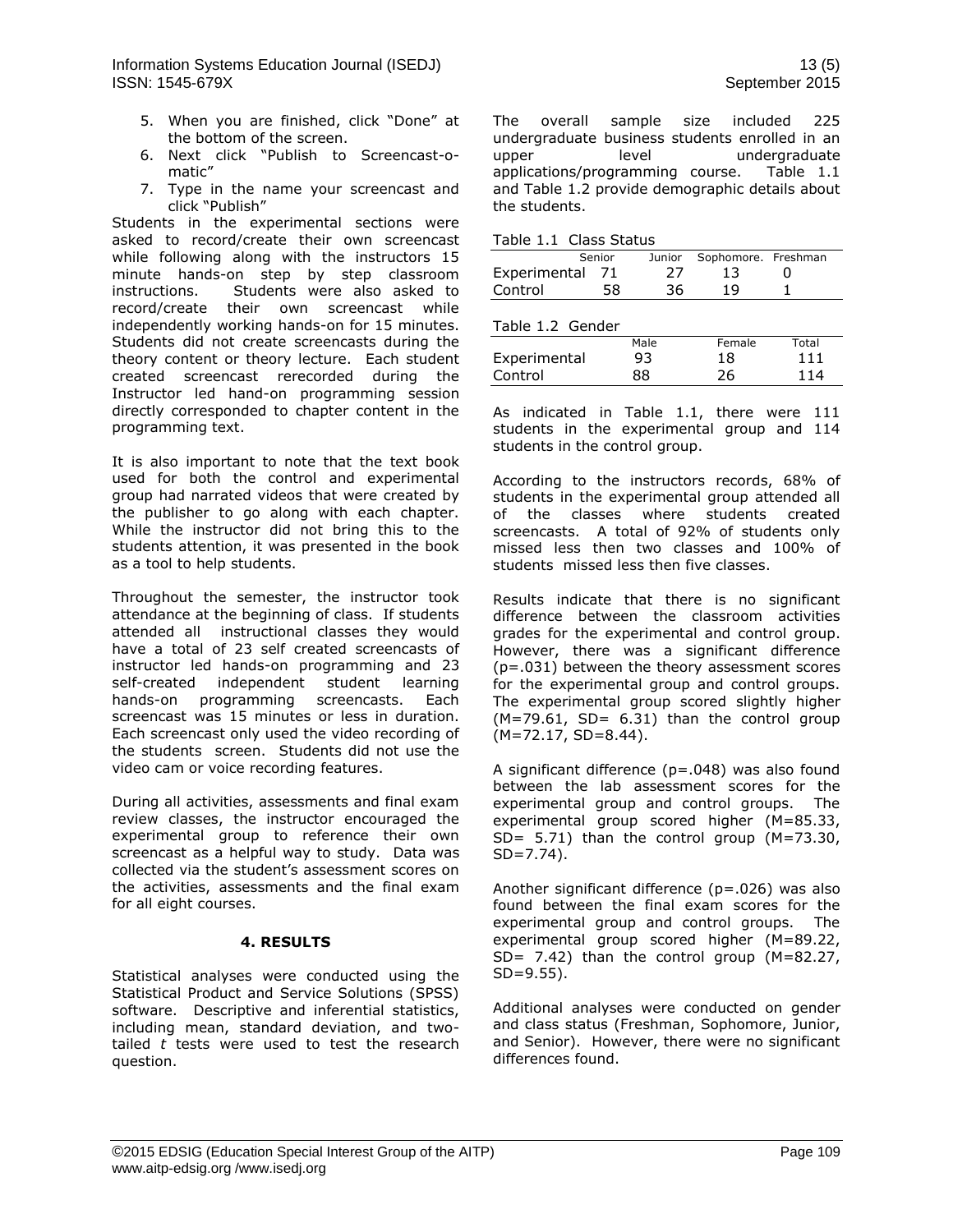#### **5. CONCLUSION AND LIMITATIONS**

The results indicate that by having students create their own screencast while following the hands-on instruction from the instructor as well as independent hands-on student work can be a useful tool to increase student learning outcomes. Test scores in key content areas were enhanced for those students who created screencasts versus those who did not create screencasts but may have taken notes.

This research is important information because currently fewer students are taking notes in classes. This study helps to encourage note taking via student created screencasts. By encouraging students to create their own screencasts during hands-on instruction periods, a useful tool is created for students to review hands-on class content at a later time. Additionally, by having the student create the screencast, the instructor is placing the responsibility for a successful learning experience on the student.

This study is not without limitations. This study made no attempt to control for variables that may impact student performance on activities, theory assessments, lab assessments, and the final exam other then the students in-class screencast creation. Additionally, students were not surveyed or interviewed following the course, so it is uncertain if the experimental students used their created screencasts to review classroom materials for graded activities, theory assessments, lab assessments and the final exam. Furthermore, the authors are uncertain if students in the experimental group collaborated or shared screencasts with students in the control group.

Nevertheless, this study demonstrated how student created screencasts can be used as a tool to increase learning outcomes of a hands-on programming course. Further research should better control variables for construct validity. Finally, further research should be conducted with a larger sample size from various hands-on courses in various computer lab environments.

#### **6. REFERENCES**

Ashdown, J., Doria, D. & Wozny, M. (2011). Teaching practical software tools using screencasts while simultaneously reinforcing theoretical course concepts. American Society of Engineering Education St. Lawrence Section Conference. Retrieved August 1, 2014 from

http://stl.asee.org/papers\_2011/Ashdown.p df

- Babb, J. S., Longenecker, B., Baugh, J. & Feinstein, D. (2014). Confronting the issues of programming in information systems curricula: the goal is success. *Information Systems Education Journal, 12*(1), 42-72.
- Berardi, V. & Blundell, G. E. (2014). A learning theory conceptual foundation for using capture technology in teaching. *Information Systems Education Journal, 12*(2), 64-73.
- Darmouth College (2013). Classes: note taking, listening, participation. Retrieved on August 10, 2014 from [http://www.dartmouth.edu/~acskills/succes](http://www.dartmouth.edu/~acskills/success/notes.html) [s/notes.html](http://www.dartmouth.edu/~acskills/success/notes.html)
- Ebrahimi, A. (1994). Novice programmer errors: language constructs and plan composition. *International Journal of Human Computer Studies, 41*(4), 457-480.
- Falconer, J., DeGrazia, J., Medlin, J. & Holmberg, M. (2009). Using screencast in CHE courses. *Chemical Engineering Education*, *43*(4), 302- 305.
- Geri, N. (2011). If we build it, will they come? Adoption of online video-based distance learning. *Interdisciplinary Journal of E-Learning and Learning Objects, 7*(1)*, 225- 234.*
- Howe, M. J. (1970). Notetaking strategy, review and long-term retention of verbal information. *Journal of Educational Research*, *63*(1), 285.
- Jenkins, T. (2002). On the difficulty of learning to program. In *Proceedings of the 6th Annual Conference on Innovation and Technology in Computer Science Education (ITiCSE'01), 54-56.*
- Kinnunen, P., Mccartney, R., Murphy, L. & Thomas, L. (2007). Through the eyes of instructors: a phenomenographic investigation of student success. In *Proceedings of the 3rd International Workshop on Computing Education Research Conference,* 61-72.
- Lang, G. & Ceccucci, W. (2014). Clone yourself: using screencasts in the classroom to work